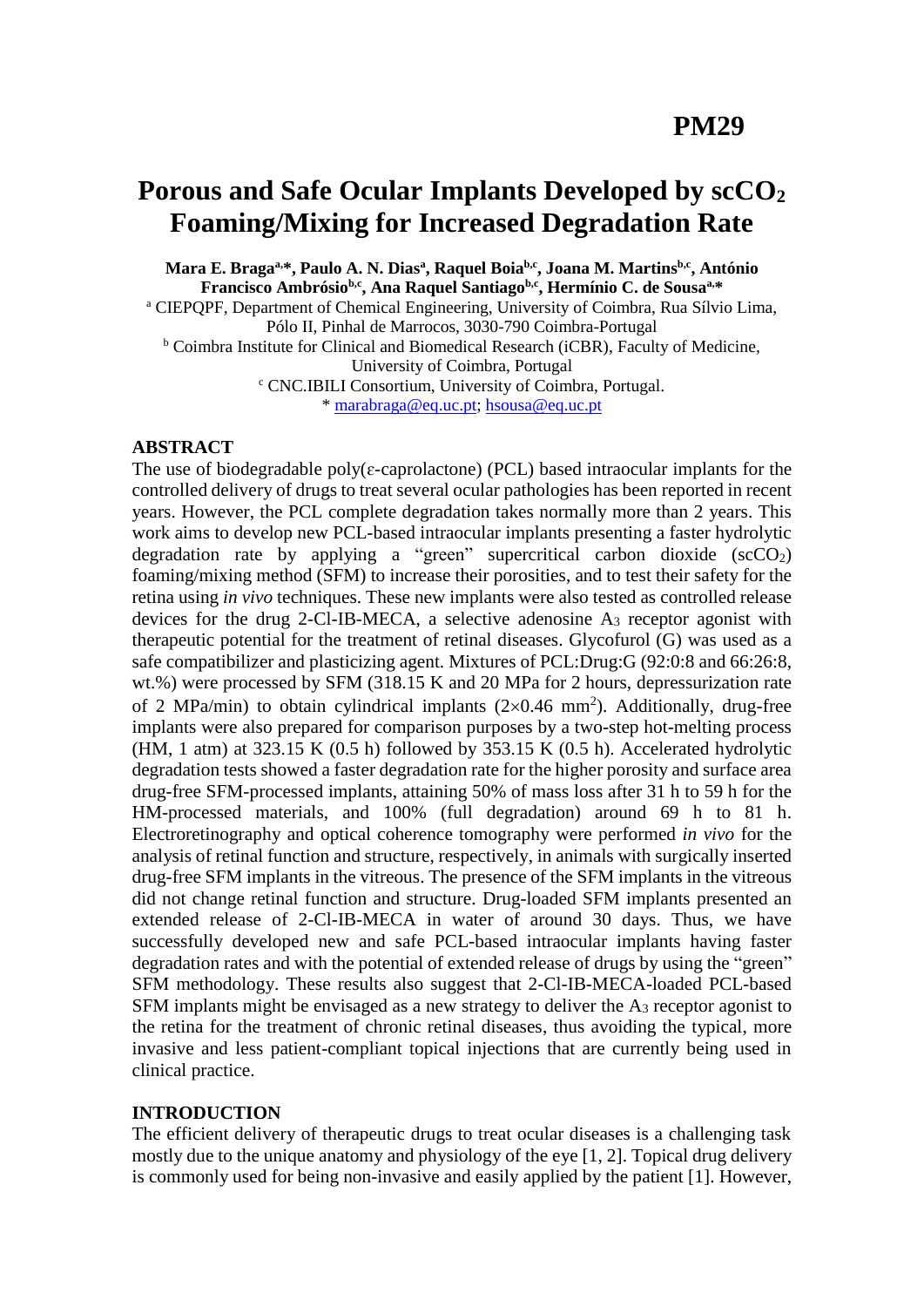drug bioavailability is low [1], requiring higher frequency of administration that could lead to patient compliance problems [3, 4]. Thus, the more invasive periocular and intraocular injections are also applied, since they increase the local drug concentration and diminish the delivery of the drug to off-target sites [2]. However, frequent injections may be needed to maintain therapeutic drug levels, which may promote complications such as retinal detachment, cataract, endophthalmitis, iritis, uveitis, intraocular haemorrhage and increased intraocular pressure [2, 5].

The development of controlled drug delivery systems based on polymeric implants has the potential to circumvent some of the aforementioned drawbacks [5, 6]. These systems can increase patient compliance by using suitable polymers and by tuning the implants physicochemical and morphological properties (e.g., porosity, surface area, degradation rate) to control and maintain therapeutic drug levels for extended periods of time. Intraocular implants based on biodegradable polymers are particularly interesting by advantageously avoiding the surgical removal after application [6]. These polymeric implants are typically manufactured by hot melt-pressing, extrusion, injection moulding or solution casting [5]. However, these methods normally use harmful solvents and/or operate at processing conditions (e.g., temperature, pH) that could promote the degradation of polymers, drugs and other additives [5, 7]. Most of these disadvantages can be avoided by applying the supercritical carbon dioxide ( $\sec O_2$ ) foaming/mixing method (SFM). Poly( $\varepsilon$ -caprolactone) (PCL) has been extensively applied as a biocompatible and bioresorbable polymer in pharmaceutical and biomedical applications due to its tailorable mechanical properties and ease of shaping and processing (at relatively low temperatures) to enable appropriate pore sizes, and due to the controlled delivery of drugs contained within the matrix [6, 8].

The present work aims to develop and to characterize novel and highly porous PCL-based intraocular implants, prepared using the "green" SFM methodology, and to be applied for the extended release of drugs and for a faster PCL hydrolytic degradation rate. Glycofurol (G) is a relatively nontoxic and non-irritant material at levels normally used for pharmaceutical excipients, presenting a  $LD_{50}$  (lethal dose for 50% of the test sample) of 3.5 mL/kg (mouse, IV). Thus, glycofurol is a safe and FDA-approved excipient, being used as a drug-polymer compatibilizer and polymer plasticizer [9]. The new implants were evaluated for the incorporation yields and for the release of the drug 2-Cl-IB-MECA, a selective adenosine A<sup>3</sup> receptor agonist, since the activation of this receptor has been demonstrated to protect the retina, particularly retinal ganglion cells [10]. An *in vitro* degradation study of drug-free implants, at accelerated alkaline conditions, was performed in order to compare and to correlate the observed degradation rates with the implants final properties and employed processing methods (SFM vs. hot-melting, HM). Finally, optical coherence tomography and electroretinography recordings were performed to evaluate the safety for the retina of surgically inserted drug-free SFM implants in the vitreous of Wistar rats.

# **MATERIALS AND METHODS**

Physically mixed combinations of PCL:Drug:G (92:0:8 and 66:26:8, wt.%) were introduced into polyurethane micro-cylinder moulds and were processed by SFM (20 MPa, 318.15 K, 2 h), using a depressurization rate of 2 MPa/min. The employed experimental SFM set-up and the followed general procedures were previously described [7]. Additionally, a drug-free PCL:G (92:8, wt.%) mixture was also processed for comparison purposes by a two-step hot-melting (HM) method (1 atm) at 323.15 K (0.5 h) followed by 353.15 K (0.5 h). The processed materials were removed from moulds and cut into cylindrical implants with dimensions of around  $2\times 0.46$  mm, length  $\times$  diameter.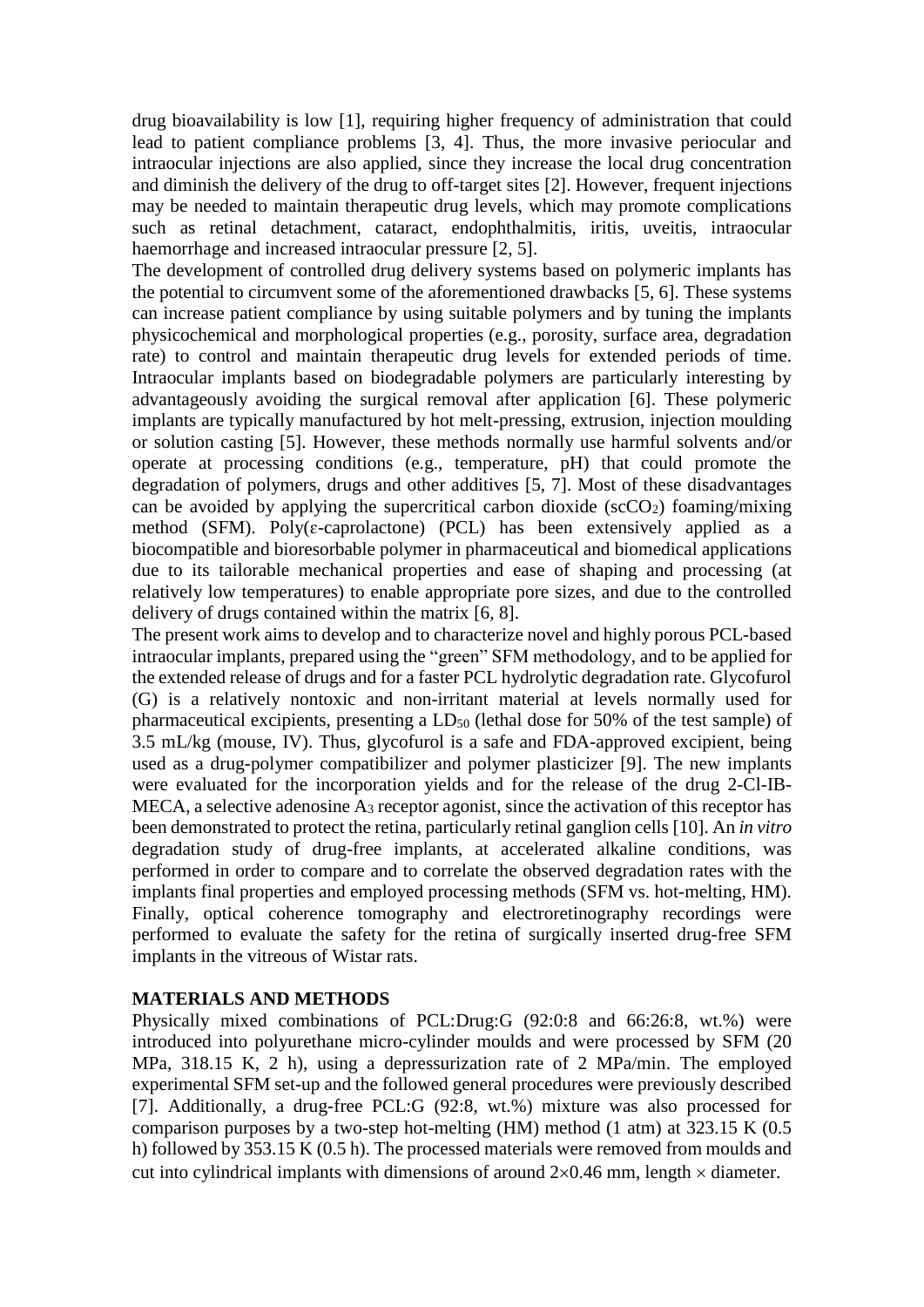The hydrolysis degradation patterns of drug-free PCL:G (92:8, wt.%) implants prepared by SFM and HM were studied *in vitro* at accelerated conditions by adapting the method developed by Lam et al. [11]. Samples (3 replicates for each process) were kept in 5 M sodium hydroxide (NaOH) solution (310.15 K and 100 rpm) and weighted (*mi*) at defined time intervals. The percentage of mass loss,  $\Delta m(\%)$ , was determined by  $\Delta m(\%) = 100 \times$  $(m_0 - m_i) / m_0$ , where  $m_0$  is the initial mass.

Samples processed by SFM from initial mixtures of PCL:Drug:G 66:26:8 wt.% were tested to determine the drug incorporation yields and the kinetics of drug release in water by a chromatographic method (HPLC-DAD). Samples (2 replicates) were kept in sealed vials in a thermoshaker at 310.15 K and 100 rpm. For the incorporation quantification, methanol was used and replaced till a negligible amount of drug was detected (less than 0.5% of the cumulative drug). In contrast, the results of the drug release experiments in water were represented by the percentage of released 2-Cl-IB-MECA over time, in which *Released Drug*(%) = 100  $\times$  *M*<sub>t</sub>/*M*<sub>0</sub>, and *M*<sub>0</sub> is the mass of drug loaded and *M*<sub>t</sub> is the amount of drug released at a given time.

Wistar rats housed in certified animal house facilities, with temperature- and humiditycontrolled environment and under a 12-h light/12-h dark cycle, were provided with standard rodent diet and water ad libitum. All procedures involving animals were approved by the animal welfare committee of the institution and are in agreement with the Association for Research in Vision and Ophthalmology statement for animal use.

Wistar rats (8 weeks old) were anesthetized with  $2.5\%$  isoflurane in 1 l/min  $O_2$ , as previously described [12], and SFM drug-free PCL:G (92:8, wt.%) implants were inserted in the vitreous body. The animals were randomly assigned into sham-operated group or implanted group. Electroretinography and optical coherence tomography (OCT) were used to analyse the effects of the implants to the retinas after 4 weeks.

## **RESULTS**

Figure 1 shows the *in vitro* erosion patterns at accelerated alkaline conditions obtained for these drug-free implants.



**Figure 1.** Percentage of mass loss versus time (h) in 5 M NaOH solution for PCL:G 92:8 (wt.%) implants prepared by:  $(\mathbb{I})$  HM and  $(\mathbb{Z})$  SFM.

The results for the percentage of mass loss versus time obtained at accelerated conditions are expected to follow similar trends to the *in vivo* erosion of the materials [11]. Thus, this initial study allows to determine the effect of the proposed SFM methodology on the PCL erosion. The mass loss of HM materials was negligible for the first 34 h. Then, an apparent linear pattern was followed for the three replicates, with a relatively high variability. These findings are consistent with a bulk erosion mechanism, defined by a homogeneous reduction of the molecular weight of the PCL polymeric matrix [11, 13].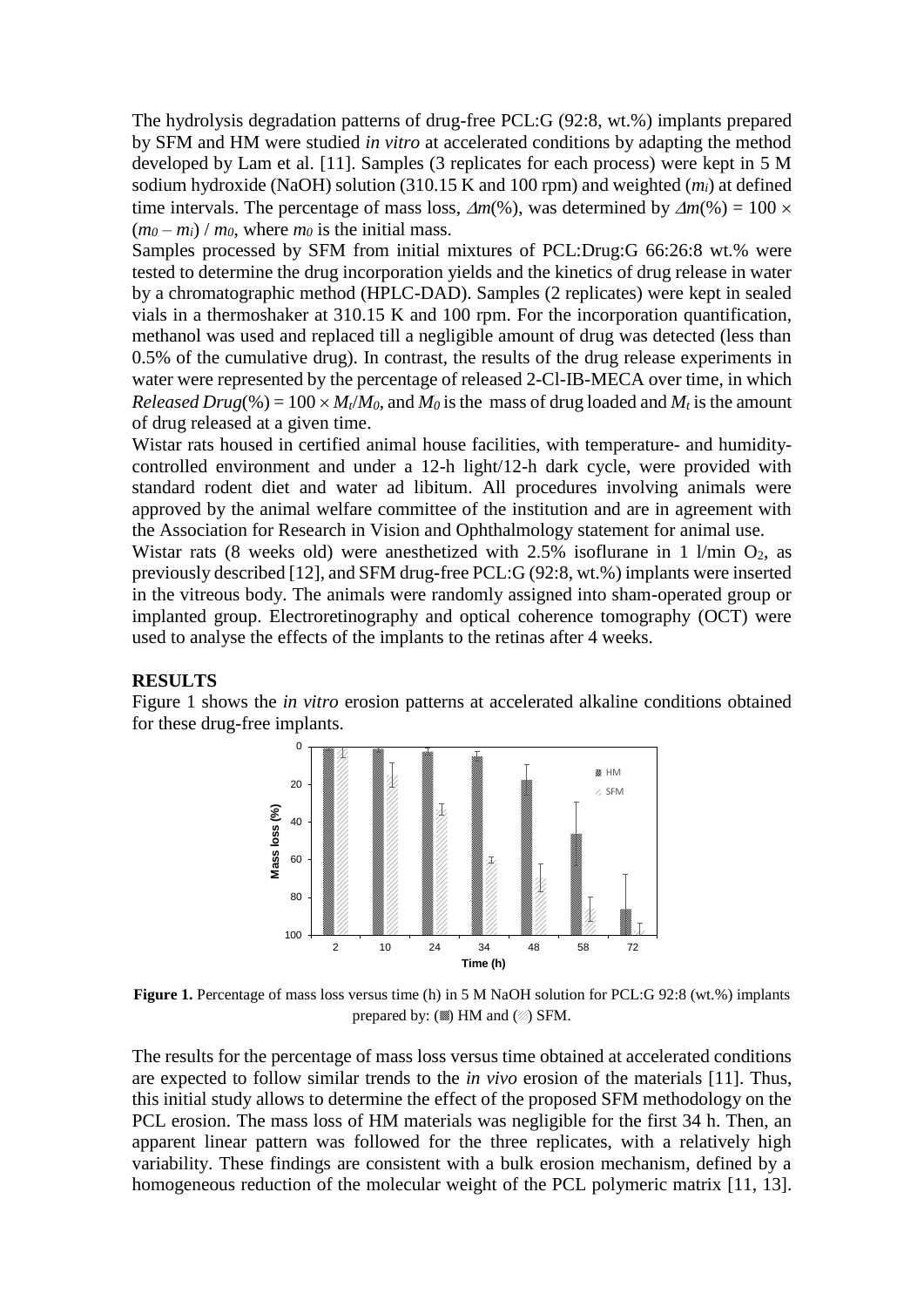In contrast, mass loss of SFM implants followed a seemingly near linear pattern right from the beginning of the test, in line with a surface erosion mechanism in which the molecular weight of the PCL polymeric matrix remain constant [11, 13]. Thus, results confirm the SFM process to significantly decrease the degradation time of PCL materials by attaining 50% of mass loss after around 31h to 59 h for the HM methodology, and 100% (full degradation) around 69 h to 81 h. The observed differences for the mass loss rates are probably explained by morphological differences. In particular, the higher surface area of SFM materials [14] allows additional reaction sites for the hydrolysis to occur at the surface.

Incorporation yields of drug loaded SFM implants (PCL:Drug:G, 66:26:8 wt.%) were around 91  $\pm$  12%, showing a relatively high variability promoted by the process. Glycofurol and 2-Cl-IB-MECA are probably soluble to a certain extent in  $\sec O_2$  and thus may be extracted/removed during processing, partially explaining the observed variability. An extended release of drug in water of around 30 days was obtained. This result corresponds to a drug release of around 1.6 ng/day, a value of the same order of magnitude of the amount delivered by a daily intravitreal injection of 3.3 ng [10].

Electroretinography was used to assess retinal response to light, as a measure of retinal function after 4 weeks post-surgery. The presence of the SFM drug-free intraocular implants did not change the response of the retinas to light, when compared with the contralateral (implant free) eye (Figure 2).



**Figure 2.** The intensity-response functions relatively to the scotopic a-wave amplitude and latency and to the scotopic b-wave amplitude and latency at 4 weeks after sham procedure or implantation of SFM drugfree PCL:G 92:8 (wt.%) implant. Contra: contralateral eye; Sham: sham-operated eye; Implant: implanted eye.

Moreover, OCT that was used to determine the retinal structure *in vivo,* revealed that the presence of SFM drug-free implants in the vitreous of Wistar rats up to four weeks did not cause major structural changes in the retinas (Figure 3).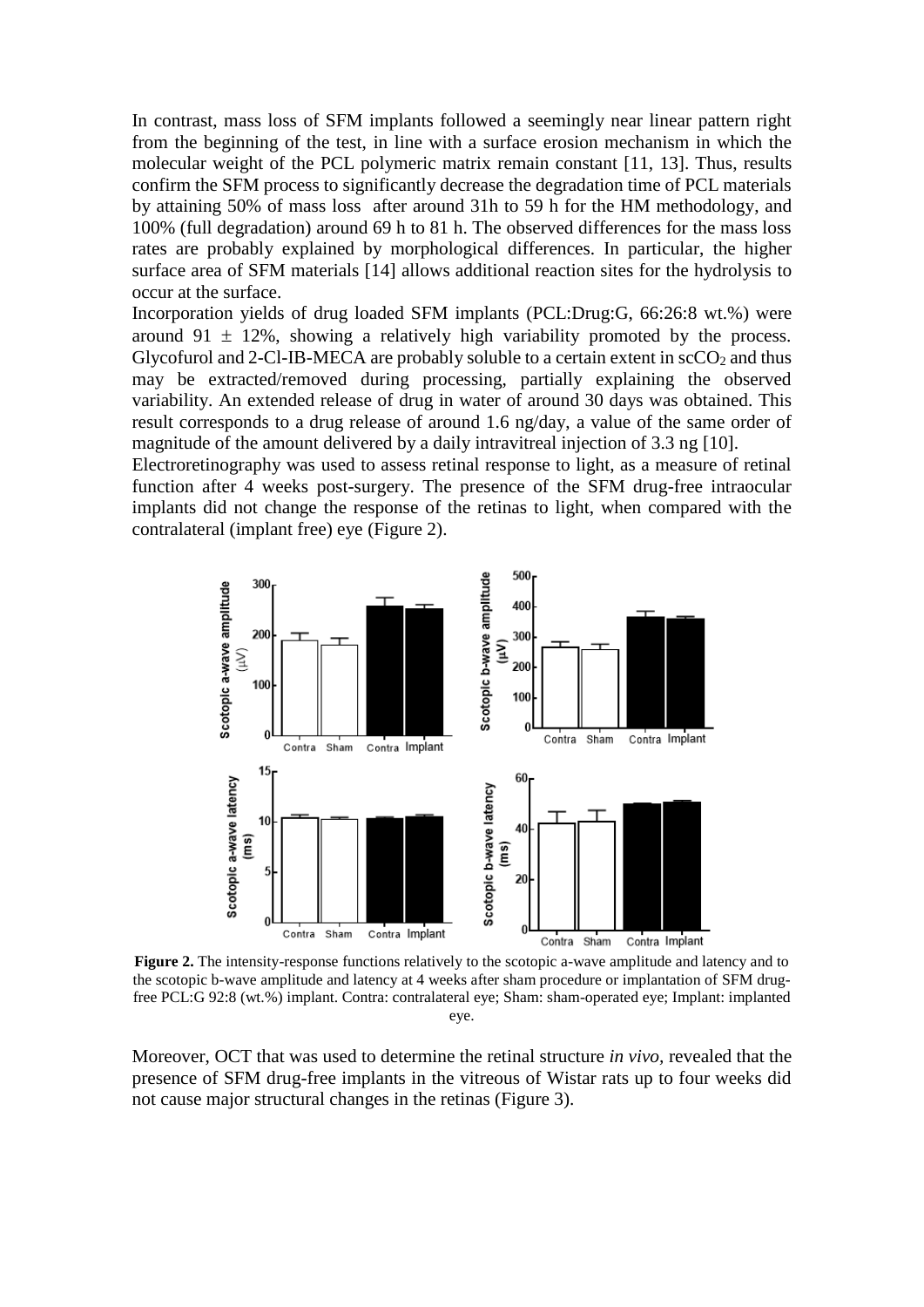

**Figure 3. (A)** Representative fundus image of a rat eye showing the implant inside the eye and the line scan (green line). Representative retinal OCT images at 4 weeks after sham procedure or implantation of SFM drug-free PCL:G 92:8 (wt.%) implant are depicted. **(B)** Total retinal thickness were measured and the results are expressed as mean  $\pm$  SEM. Contra: contralateral eye; Sham: sham-operated eye; Implant: implanted eye.

#### **CONCLUSIONS**

A new porous PCL-based intraocular implants for the release of drugs was successfully developed by using the "green"  $\sec O_2$  foaming/mixing (SFM) method and the compatibilizer/plasticizer glycofurol. These processing strategies avoid the use of harmful solvents and of processing temperatures that could promote the degradation of the mixture components (polymers, drugs and other additives), and assure solvent-free materials and equipment after processing. The increased surface area and porosity of SFM processed materials allows additional reaction sites for the hydrolysis to occur at the surface, leading to higher erosion rates at accelerated alkaline conditions when compared to typical hot-melting processing methodologies. The drug-free SFM implants were found to be safe and tolerable by the Wistar rats, since no changes on retinal function and structure were reported. Implants loaded with 2-Cl-IB-MECA presented an extended release in water of around 30 days, corresponding to an average release of around 1.6 ng/day, a value of the same order of magnitude of the amount delivered by a daily intravitreal injection of 3.3 ng. Therefore, the new, safe and faster hydrolytic degrading SFM implants can potentially be used to deliver 2-Cl-IB-MECA to retinal cells, replacing the need of regular intravitreal injections, for relatively short time periods (less than 12 months), in the treatment of chronic retinal diseases. This strategy would increase patient compliance and avoid possible complications such as retinal detachment, uveitis or intraocular haemorrhage.

## **ACKNOWLEDGEMENTS**

The work was financially supported by FCT, Portugal (PD/BD/114115/2015, PTDC/NEU-OSD/3123/2014, UID/NEU/04539/2013, UID/EQU/00102/2013), COMPETE-FEDER (FCOMP-01-0124-FEDER-028417, POCI-01-0145-FEDER-016849, and 007440), Centro 2020 Regional Operational Programme (CENTRO-01- 0145-FEDER-000008: BRAINHEALTH. M.E.M. Braga acknowledges FCT-MEC (Programa Ciência 2008 and SFRH/BPD/101048/2014).

#### **REFERENCES**

- [1] YELLEPEDDI V.K., PALAKURTHI S., Recent Advances in Topical Ocular Drug Delivery, Journal of Ocular Pharmacology and Therapeutics, Vol. 32, 2016, p. 67.
- [2] KIM Y.C., CHIANG B., WU X., PRAUSNITZ M.R., Ocular delivery of macromolecules, Journal of Controlled Release, Vol. 190, 2014, p. 172.